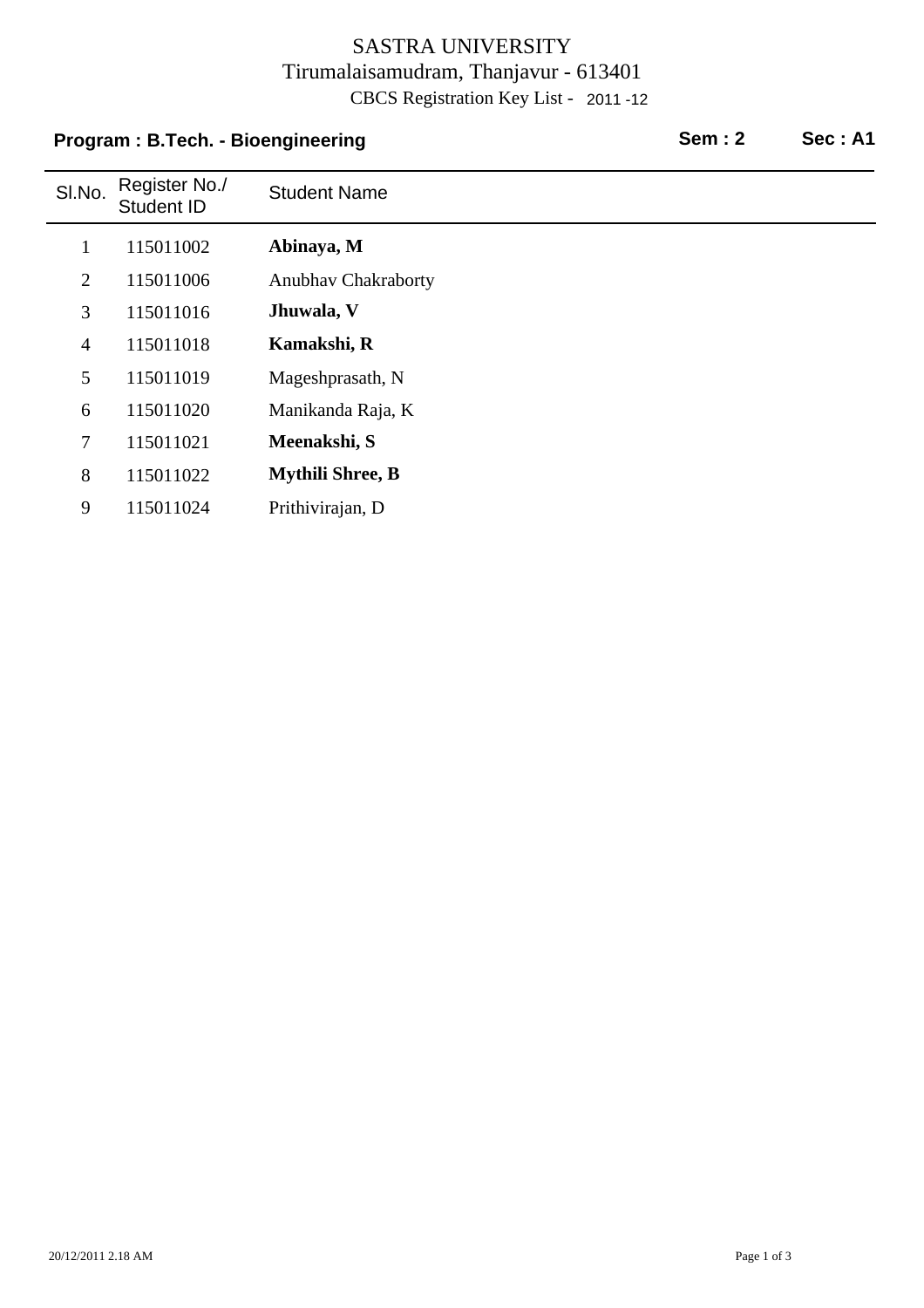## SASTRA UNIVERSITY Tirumalaisamudram, Thanjavur - 613401 CBCS Registration Key List - 2011 -12

| Program: B.Tech. - Bioengineering |                             |                       | <b>Sem: 2</b> | Sec: B1 |
|-----------------------------------|-----------------------------|-----------------------|---------------|---------|
| SI.No.                            | Register No./<br>Student ID | <b>Student Name</b>   |               |         |
| $\mathbf{1}$                      | 115011001                   | Abhirami, G           |               |         |
| $\overline{2}$                    | 115011003                   | Aishwarya, M          |               |         |
| 3                                 | 115011005                   | Anisha Mani           |               |         |
| $\overline{4}$                    | 115011007                   | Anuppama, A B         |               |         |
| 5                                 | 115011010                   | Charumathi Sridevi, V |               |         |
| 6                                 | 115011013                   | Harita Nagendran      |               |         |
| 7                                 | 115011017                   | Juhi Baskar           |               |         |
| 8                                 | 115011027                   | Santhiya, R           |               |         |
| 9                                 | 115011029                   | Sundaresan, V         |               |         |